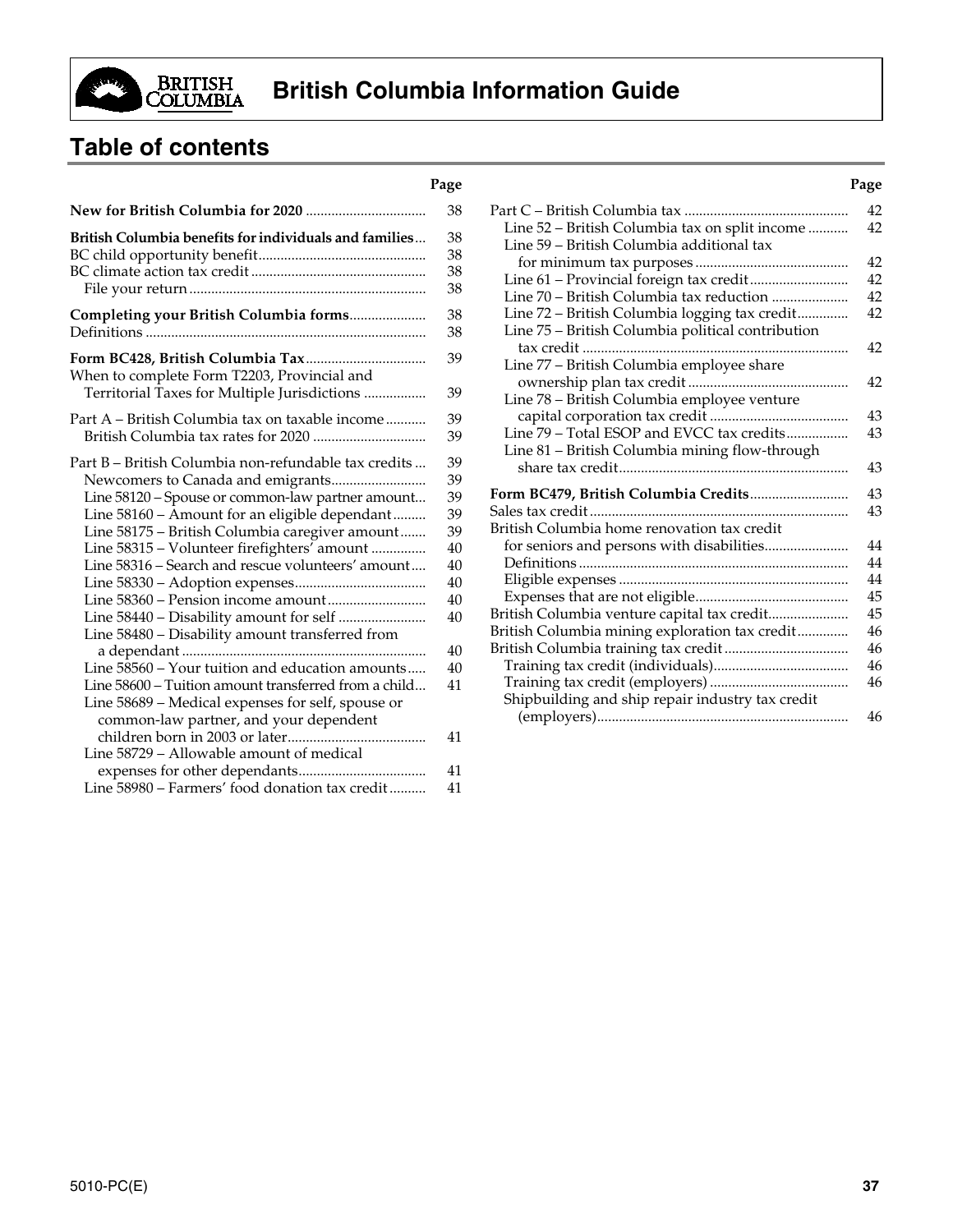# **New for British Columbia for 2020**

The personal income levels and most non-refundable tax credits used to calculate your British Columbia income tax have changed.

A seventh personal income tax rate has been added for taxable income over \$220,000.

Beginning in 2020, **charitable gifts** over \$200 will be calculated using the new 20.5% tax rate when your taxable income is over \$220,000.

Beginning in 2020, the **British Columbia tuition and education amounts** will be reduced by any Canada training credit claimed for the year.

The **training tax credits** have been extended until December 31, 2022.

The **farmers' food donation tax credit** has been extended until December 31, 2023.

The **BC child opportunity benefit** has replaced the **BC early childhood tax credit** as of October 1, 2020.

# **British Columbia benefits for individuals and families**

# **BC child opportunity benefit**

This benefit is a non-taxable amount paid to most families with children under the age of 18. This amount is combined with the Canada child benefit (CCB) into a single monthly payment.

You do not need to apply for the BC child opportunity benefit. The Canada Revenue Agency (CRA) will use the information from your CCB application to determine if you are entitled to receive this credit.

# **BC climate action tax credit**

This credit is a non-taxable amount paid to help individuals and families with the carbon taxes they pay. This amount is combined with the quarterly payment of the federal GST/HST credit.

You do not need to apply for the GST/HST credit or the BC climate action tax credit. The CRA will use the information from your return to determine if you are entitled to receive these credits.

## **File your return**

To make sure you get your payments on time, you (and your spouse or common-law partner) need to file your 2020 Income Tax and Benefit Return(s) by April 30, 2021. The CRA will use the information from your return(s) to calculate the payments you are entitled to get from these programs.

The BC child opportunity benefit and the BC climate action tax credit are fully funded by the Province of British Columbia. For more information, go to **canada.ca/cra-benefits-prov-terr**  or call the CRA at **1-800-387-1193**.

# **Completing your British Columbia forms**

All the information you need to complete Form BC428, British Columbia Tax, and Form BC479, British Columbia Credits, is included in this package. Complete the forms that apply to you and attach a copy to your return.

Forms BC428 and BC479 and those mentioned in this guide are available at **canada.ca/cra-forms**.

# **Definitions**

**Spouse** refers to a person you are legally married to.

**Common-law partner** refers to a person who is not your spouse but with whom you are in a conjugal relationship and **at least one** of the following conditions applies:

 $\blacksquare$  This person has been living with you in a conjugal relationship for at least 12 continuous months (including any period of time where you were separated for less than 90 days because of a breakdown in the relationship)

- This person is the parent of your child by birth or adoption
- This person has custody and control of your child (or had custody and control immediately before the child turned 19 years of age) and your child is wholly dependent on them for support

**End of the year** means **any** of the following dates:

- December 31, 2020
- the date you left Canada if you emigrated in 2020
- the date of death for a person who died in 2020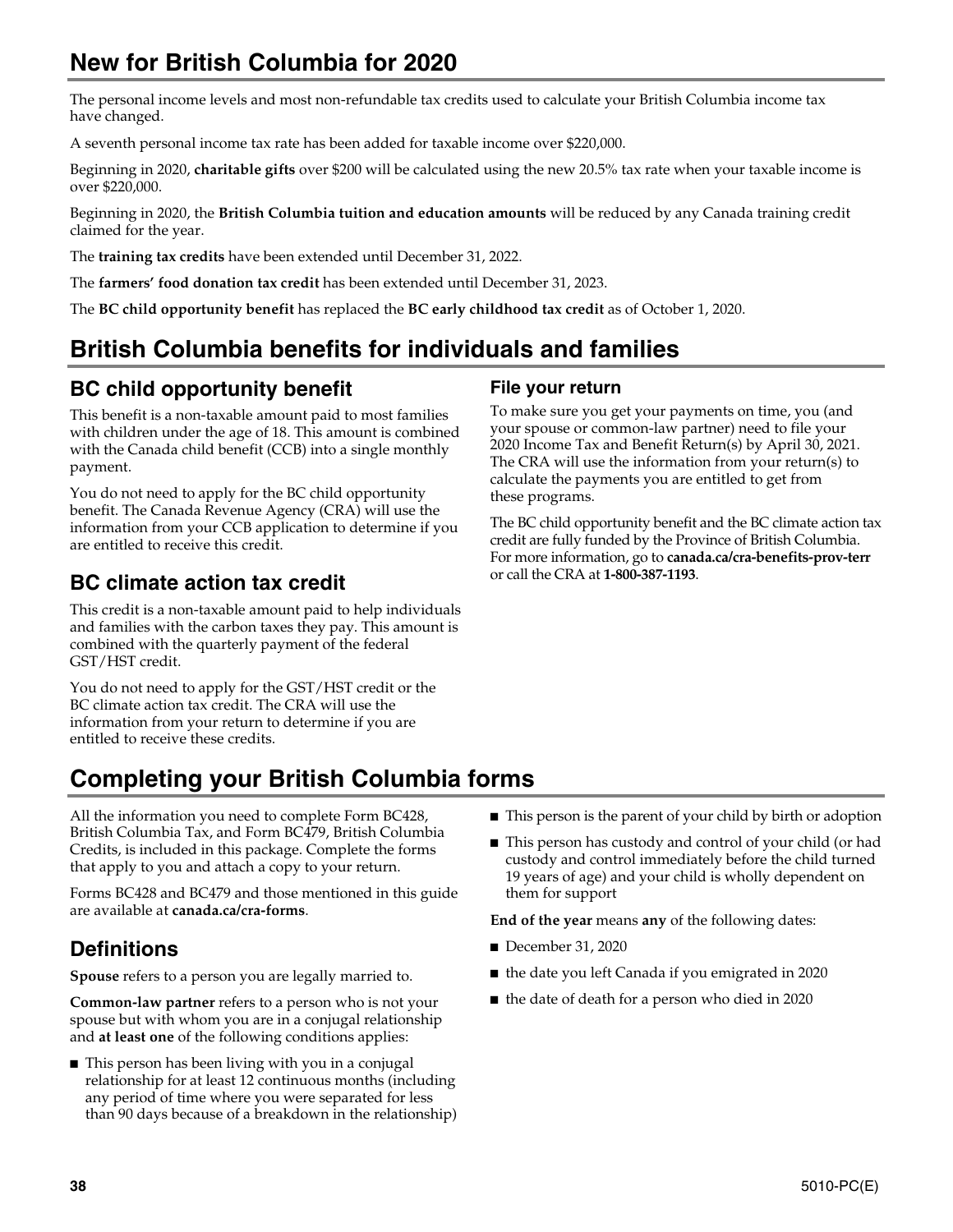# **Form BC428, British Columbia Tax**

Complete Form BC428 if **one** of the following applies:

- You were a resident of British Columbia at the end of the year
- You were a non-resident of Canada in 2020 and **any** of the following applies:
	- You earned income from employment in British Columbia
	- You received income from a business with a permanent establishment **only** in British Columbia

## **When to complete Form T2203, Provincial and Territorial Taxes for Multiple Jurisdictions**

Complete Form T2203, Provincial and Territorial Taxes for Multiple Jurisdictions, **instead** of Form BC428, if **both** of the following apply:

- You resided in British Columbia on December 31, 2020 (or the date you left Canada if you emigrated in 2020)
- All or part of your 2020 business income (including income received as a retired, inactive, or limited partner) was earned and can be allocated to a permanent establishment **outside** British Columbia

You also must complete Form T2203 if **both** of the following apply:

- You were a non-resident of Canada throughout 2020
- You were carrying on business in **more than one** province or territory in Canada or were receiving income from an office or employment that can reasonably be attributed to duties performed in **more than one** province or territory in Canada

## **Part A – British Columbia tax on taxable income**

## **British Columbia tax rates for 2020**

The following tax rates are used in the calculation of your British Columbia tax on taxable income:

- 5.06% on the portion of your taxable income that is \$41,725 or less, **plus**
- 7.7% on the portion of your taxable income that is more than \$41,725 but not more than \$83,451, **plus**
- 10.5% on the portion of your taxable income that is more than \$83,451 but not more than \$95,812, **plus**
- 12.29% on the portion of your taxable income that is more than \$95,812 but not more than \$116,344, **plus**
- 14.7% on the portion of your taxable income that is more than \$116,344 but not more than \$157,748, **plus**
- 16.8% on the portion of your taxable income that is more than \$157,748 but not more than \$220,000, **plus**
- 20.5% on the portion of your taxable income that is more than \$220,000

# **Part B – British Columbia non-refundable tax credits**

The eligibility conditions and rules for claiming most British Columbia non-refundable tax credits are the same as those for federal non-refundable tax credits. However, the amount and calculation of most British Columbia non-refundable tax credits are different from the corresponding federal credits.

## **Newcomers to Canada and emigrants**

As a newcomer or an emigrant, you may be limited in the amount you can claim for certain provincial non-refundable tax credits.

If you reduced your claim for any of the following federal amounts, you also need to reduce your claim for the corresponding provincial amount in the same manner.

| Federal amount<br>on your return | Corresponding provincial<br>amount on Form BC428 |
|----------------------------------|--------------------------------------------------|
| line 30000                       | line 58040                                       |
| line 30100                       | line 58080                                       |
| line 30300                       | line 58120                                       |
| line 30400                       | line 58160                                       |
| line 30425/30450                 | line 58175                                       |
| line 31600                       | line 58440                                       |
| line 31800                       | line 58480                                       |
| line 32400                       | line 58600                                       |
| line 32600                       | line 58640                                       |

For examples on how to calculate these amounts, see Guide T4055, Newcomers to Canada.

## **Line 58120 – Spouse or common-law partner amount**

You can claim this amount if the rules are met for claiming the amount on line 30300 of your return and your spouse's or common-law partner's net income from line 23600 of their return (or the amount that it would be if they filed a return) is **less than \$10,314**.

## **Line 58160 – Amount for an eligible dependant**

You can claim this amount if the rules are met for claiming the amount on line 30400 of your return and your dependant's net income from line 23600 of their return (or the amount that it would be if they filed a return) is **less than \$10,314**.

## **Line 58175 – British Columbia caregiver amount**

You may be able to claim up to \$4,792 for your spouse or common-law partner or an eligible relative who was dependent on you because of an impairment in physical or mental functions at any time in the year.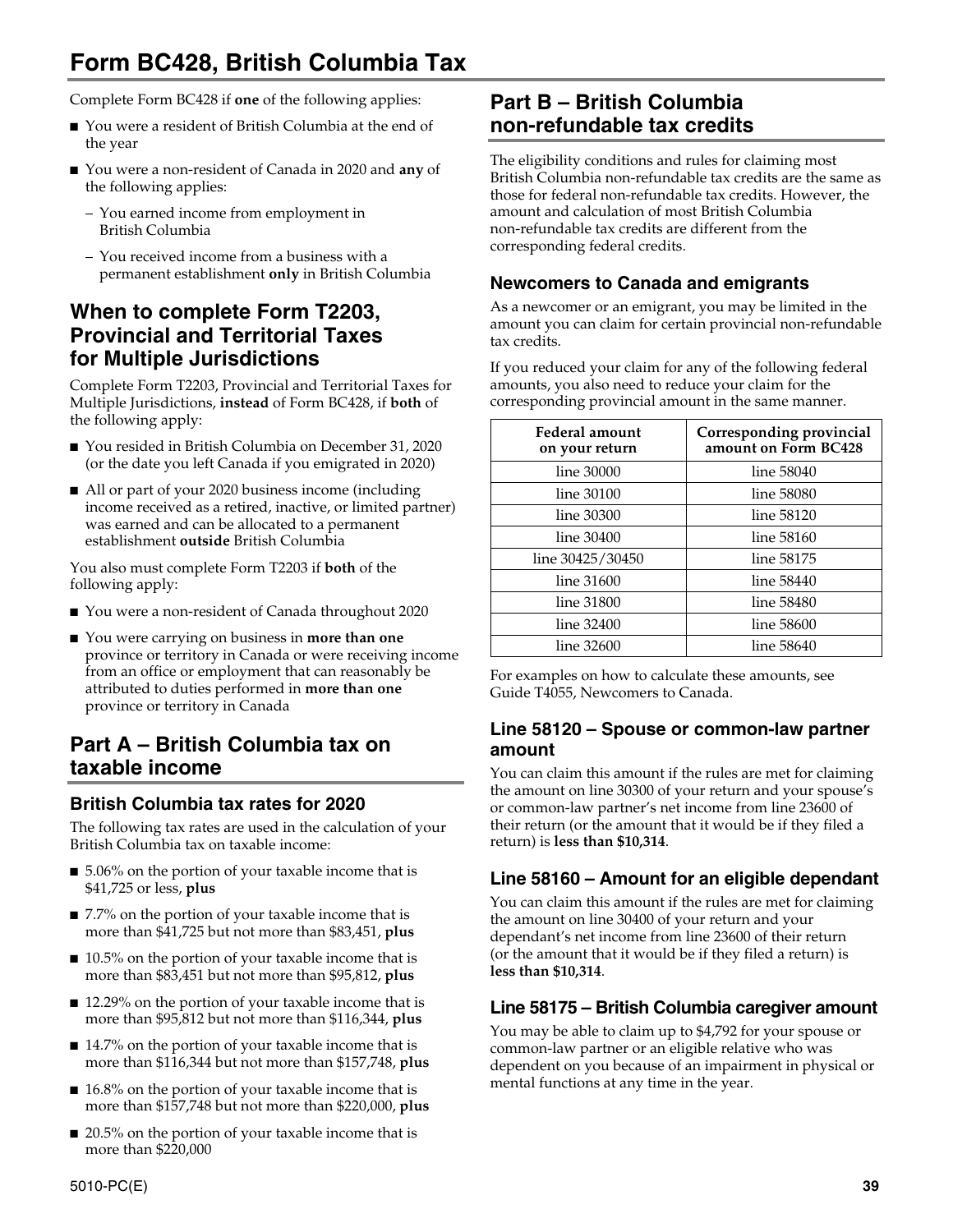An **eligible relative** is one of the following:

- your (or your spouse's or common-law partner's) child or grandchild
- your (or your spouse's or common-law partner's) parent, grandparent, brother, sister, aunt, uncle, niece or nephew who was a resident in Canada at any time in the year

#### **Note**

You **cannot** claim this amount for a person who was only visiting you.

Also, each dependant must meet **all** of the following conditions:

- They were 18 years of age or older
- Their net income for 2020 from line 23600 of their return (or the amount that it would be if they filed a return) was **less than \$21,007**
- They were dependent on you because of an impairment in physical or mental functions

### **How to claim this amount**

Complete the calculation for line 58175 using Worksheet BC428. If you are claiming this amount for more than one dependant, enter the total amount on line 58175 of your Form BC428.

## **Line 58315 – Volunteer firefighters' amount** and **Line 58316 – Search and rescue volunteers' amount**

You can claim the volunteer firefighters' amount (VFA) **or** the search and rescue volunteers' amount (SRVA) if the rules are met for claiming the amount on line 31220 or line 31240 of your return.

Enter on line 58315 the VFA you claimed on line 31220 of your return **or** enter on line 58316 the SRVA you claimed on line 31240 of your return.

#### **Note**

Only residents of British Columbia are eligible for these amounts. If you were not a resident of British Columbia at the end of the year, you cannot claim either of these credits when calculating your British Columbia tax even if you may have received income from a source in British Columbia in 2020.

## **Line 58330 – Adoption expenses**

You can claim this amount if the rules are met for claiming the amount on line 31300 of your return.

Enter on line 58330 the amount you claimed on line 31300 of your return.

#### **Note**

Only residents of British Columbia are eligible for this amount. If you were not a resident of British Columbia at the end of the year, you cannot claim this tax credit when calculating your British Columbia tax even if you may have received income from a source in British Columbia in 2020.

## **Line 58360 – Pension income amount**

The amount you can claim on line 58360 is the amount on line 31400 of your return **or** \$1,000, **whichever is less**.

#### **Note**

Only residents of British Columbia are eligible for this amount. If you were not a resident of British Columbia at the end of the year, you cannot claim this tax credit when calculating your British Columbia tax even if you may have received income from a source in British Columbia in 2020.

## **Line 58440 – Disability amount for self**

You can claim this amount if the rules are met for claiming the amount on line 31600 of your return.

If you were 18 years of age or older at the end of the year, enter \$8,212 on line 58440 of your Form BC428.

If you were under 18 years of age at the end of the year, use Worksheet BC428 to calculate the amount to enter on line 58440.

## **Line 58480 – Disability amount transferred from a dependant**

You can claim this amount if the rules are met for claiming the amount on line 31800 of your return.

## **Line 58560 – Your tuition and education amounts**

Complete Schedule BC(S11), British Columbia Tuition and Education Amounts.

#### **Note**

If you claimed the Canada Training Credit (CTC) on line 45350 of your return, the amount you enter on line 59140 of your Schedule BC(S11) is already reduced by the CTC claimed.

## **Transferring amounts**

If you do not use all of your 2020 tuition amount to reduce your provincial income tax to zero, you can transfer all or part of the unused amount to **one** of the following designated individuals:

- your spouse or common-law partner (who would claim it on line 59090 of their Schedule BC(S2))
- your parent or grandparent (who would claim it on line 58600 of their Form BC428)
- your spouse's or common-law partner's parent or grandparent (who would claim it on line 58600 of their Form BC428)

#### **Note**

If your spouse or common-law partner is claiming an amount for you on line 58120 or line 58640 of their Form BC428, you cannot transfer your unused current-year amount to your (or your spouse's or common-law partner's) parent or grandparent.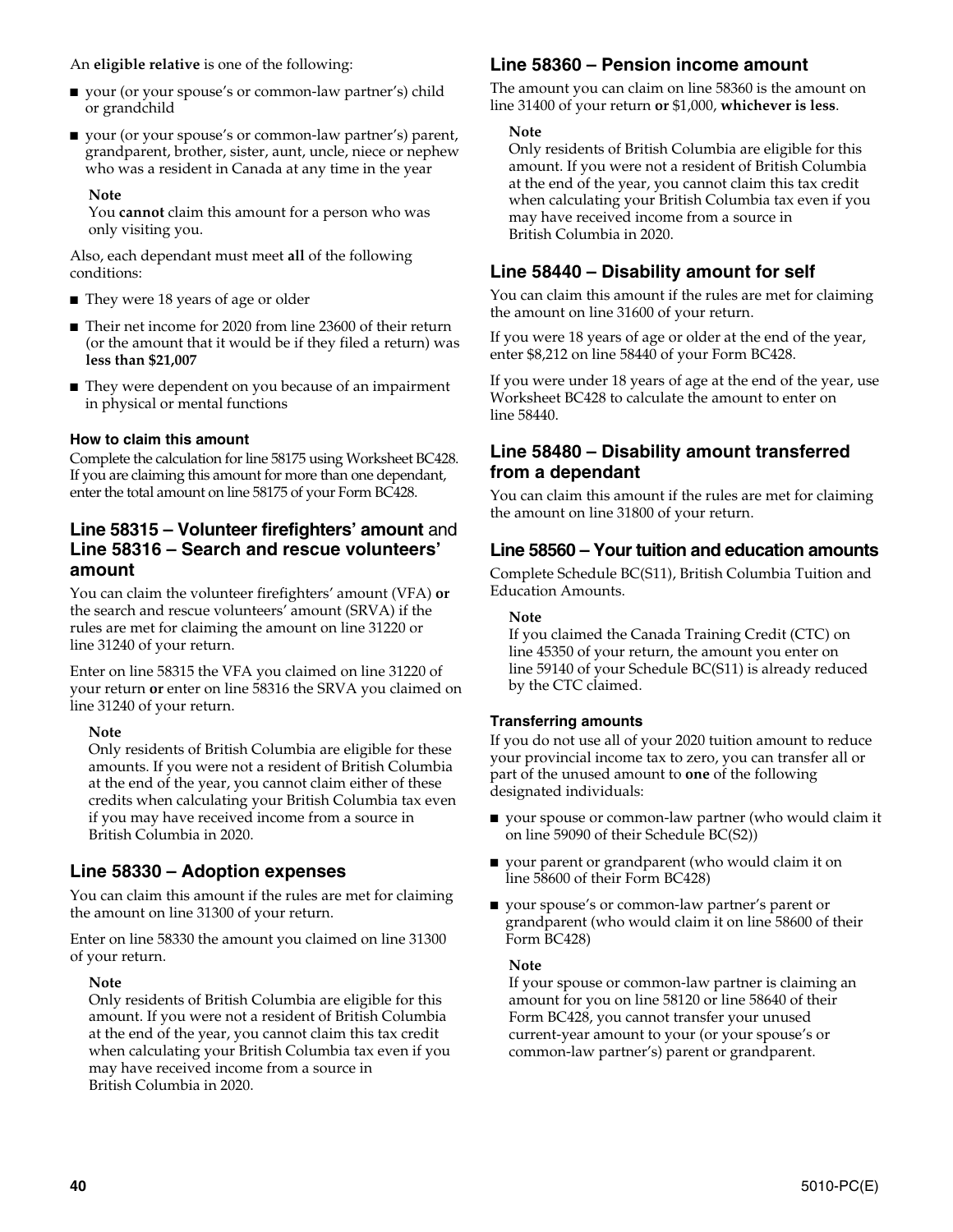To **designate** who can claim the transferred amount and to **specify** the provincial amount they can claim, complete any of the following designated forms that you received as a student:

- Form T2202, Tuition and Enrolment Certificate
- Form TL11A, Tuition and Enrolment Certificate University Outside Canada
- Form TL11C, Tuition and Enrolment Certificate Commuter to the United States

Complete the "Transfer or carryforward of unused amounts" section of Schedule BC(S11) to transfer an amount.

#### **Carrying forward amounts**

Complete the "Transfer or carryforward of unused amounts" section of Schedule BC(S11) to calculate the amount you can carry forward to a future year.

This amount is the part of your tuition and education amounts that you are not claiming for the current year and are not transferring to a designated individual.

#### **Supporting documents**

If you are filing a paper return, attach your completed Schedule BC(S11). Keep your supporting documents in case you are asked to provide them later.

## **Line 58600 – Tuition amount transferred from a child**

You may be able to claim the transfer of all or part of the unused 2020 tuition amount from your child or grandchild or their spouse or common-law partner.

The maximum amount each student can transfer to you is \$5,000 **minus** the amount that they claimed.

#### **How to claim this amount**

Enter, on line 58600, the total of all tuition amounts transferred to you from each student as shown on their forms T2202, TL11A or TL11C.

#### **Notes**

The student must enter this amount on line 59200 of their Schedule BC(S11). They may choose to transfer an amount that is less than the available provincial amount.

The student cannot transfer to you any unused tuition and education amounts carried forward from previous years.

If you and the student were not residents of the same province or territory on December 31, 2020, special rules may apply. For more information, call the CRA at **1-800-959-8281**.

## **Line 58689 – Medical expenses for self, spouse or common-law partner, and your dependent children born in 2003 or later**

The medical expenses you can claim on line 58689 are the same as those you can claim on line 33099 of your return. They also have to cover the same 12-month period ending in 2020 and must be expenses that were not claimed for 2019.

## **Line 58729 – Allowable amount of medical expenses for other dependants**

You can claim medical expenses for other dependants in addition to the medical expenses for self, spouse or common-law partner, and your dependent children born in 2003 or later on line 58689.

The medical expenses you can claim on line 58729 are the same as those you can claim on line 33199 of your return. They also have to cover the same 12-month period ending in 2020 and must be expenses that were not claimed for 2019.

## **Line 58980 – Farmers' food donation tax credit**

You can claim this credit if you meet **all** of the following conditions:

- You (or your spouse or common-law partner) earned farming income in British Columbia in the year the qualifying gift was made
- You made a qualifying gift to an eligible charity after February 16, 2016 and have not claimed it yet
- You claimed the qualifying gift on line 34000 of your federal Schedule 9 and on line 58969 of your Form BC428 as a charitable donation or gift for the year

You can claim 25% of the eligible amount of the total qualifying gifts made to an eligible donee.

A **qualifying gift** is a gift of one or more agricultural products you produced in British Columbia and donated to an eligible charity in British Columbia after February 16, 2016.

An **agricultural product** is any of the following:

- meat products
- eggs or dairy products
- fish
- seafood
- fruits
- vegetables
- grains
- pulses
- herbs
- honey
- maple syrup
- mushrooms
- nuts
- anything else that is grown, raised or harvested on a farm and can legally be sold, distributed, or offered for sale at a place other than the producer's premises as food or drink in British Columbia

An item of any of these types that has been processed is an agricultural product if it was processed only to the extent necessary to be legally sold off the producer's premises as food or drink intended for human consumption. Items that have been processed beyond this point, such as pies,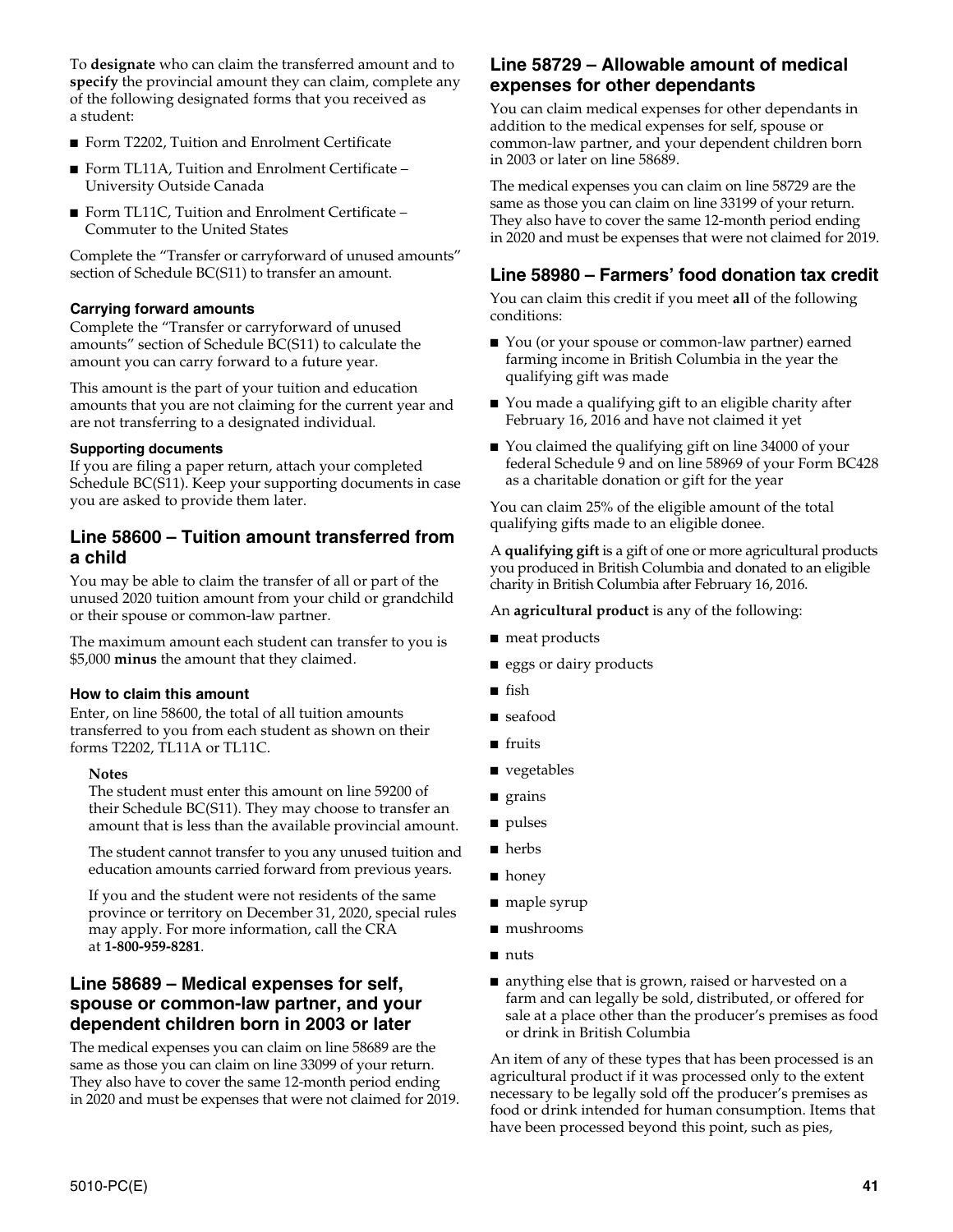sausages, beef jerky, pickles, and preserves, are not agricultural products.

An **eligible charity** is a registered charity under the Income Tax Act that meets **at least one** of the following conditions:

- It distributes food to the public without charge in British Columbia and does so to provide relief to the poor (food banks meet this condition)
- It is engaged in providing meals or snacks to students in a qualifying school

The amount of qualifying donations can be split between you and your spouse or common-law partner. However, the total amount of qualifying donations that can be claimed by you and your spouse or common-law partner **cannot** be more than the total of the qualifying donations made in the tax year.

Any unused amounts can be carried forward for five years as long as you (or your spouse or common-law partner) earned farming income in British Columbia in the year the gift was made.

If you are preparing a return for a person who died in 2020, you can claim this credit on their final return.

If you were bankrupt in 2020, claim your farmers' food donation tax credit on the pre- or post-bankruptcy return you file for the tax year ending December 31, 2020, depending on when the qualifying donations were made.

If qualifying donations are claimed on more than one return, the total amount of donations that can be claimed on all returns filed for the year cannot be more than the total qualifying donations made.

## **How to claim this credit**

Enter the amount of donations you have included on line 34000 of your federal Schedule 9 that are qualifying gifts for the farmers' food donation tax credit. Then enter 25% of this amount on line 58980 of your Form BC428.

# **Part C – British Columbia tax**

## **Line 52 – British Columbia tax on split income**

If you are reporting federal tax on split income on line 40424 of your return, complete Part 3 of your Form T1206, Tax on Split Income, to calculate the British Columbia tax to enter on line 42800 of your return.

## **Line 59 – British Columbia additional tax for minimum tax purposes**

If you need to pay federal minimum tax as calculated on Form T691, Alternative Minimum Tax, complete the calculation on line 59 of your Form BC428 to determine your British Columbia additional tax for minimum tax purposes.

## **Line 61 – Provincial foreign tax credit**

If your federal foreign tax credit on non-business income is less than the related tax you paid to a foreign country, you may be able to claim a provincial foreign tax credit.

### **How to claim this credit**

Complete Form T2036, Provincial or Territorial Foreign Tax Credit.

#### **Supporting documents**

If you are filing a paper return, attach your Form T2036.

## **Line 70 – British Columbia tax reduction**

If your net income for the year is **less than \$34,556**, you may be able to reduce or eliminate your British Columbia tax by claiming a BC tax reduction.

If you are preparing a return for a person who died in 2020, you can claim the tax reduction on their final return.

## **Line 72 – British Columbia logging tax credit**

You can claim this credit if you have to pay British Columbia logging tax for 2020 under the Logging Tax Act for logging operations in British Columbia.

Enter, on line 72 of your Form BC428, the credit shown on Form FIN 542S, Logging Tax Return of Income, or Form FIN 542P, Logging Tax Return of Income for Processors.

## **Line 75 – British Columbia political contribution tax credit**

You can claim this credit if, in 2020, you (or your spouse or common-law partner) contributed to a political party or constituency association registered in British Columbia or to candidates seeking election to the British Columbia legislature.

#### **How to claim this credit**

Enter your total political contributions made in 2020 on line 60400 of your Form BC428. Then calculate and enter your credit on line 75 as follows:

- For contributions of **more than \$1,150**, enter \$500 on line 75 of your Form BC428
- For contributions of \$1,150 or less, complete the calculation for line 75 using Worksheet BC428

#### **Supporting documents**

If you are filing a paper return, attach the official receipt (signed by an official agent of the political party or independent candidate) for each contribution.

## **Line 77 – British Columbia employee share ownership plan tax credit**

You can claim this credit if you acquired shares from a registered British Columbia employee share ownership plan (ESOP) at any time in 2020 (that you did not claim on your 2019 return) or in the first 60 days of 2021.

Your Certificate ESOP 20 confirms the amount of your investment and the credit you are entitled to. The date you bought your shares is shown in the "Investment date**"** box.

If you bought shares under an employee share ownership plan and you want to know if the plan is registered under the Employee Investment Act, ask your employer.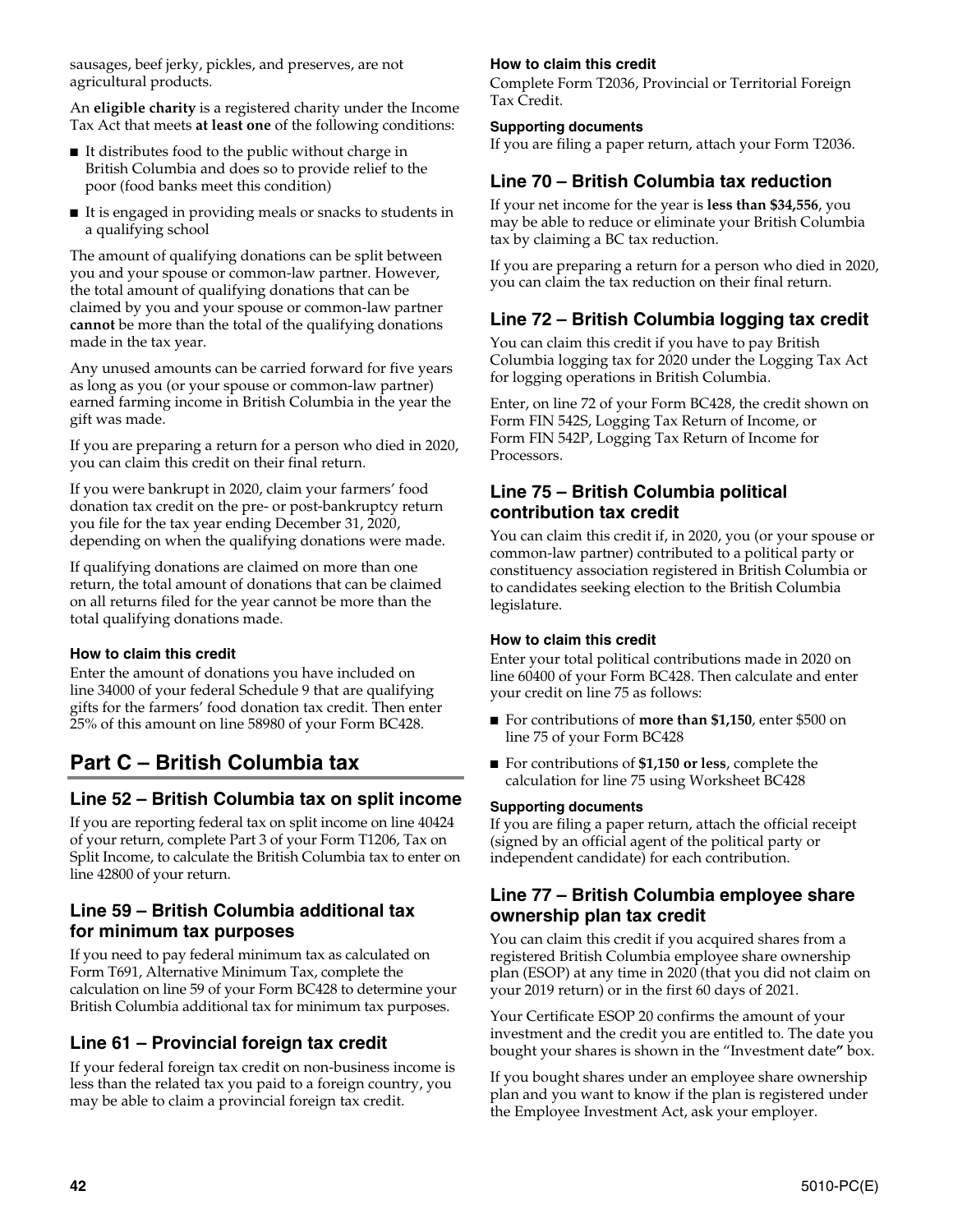If you are filing a paper return, attach your Certificate(s) ESOP 20.

## **Line 78 – British Columbia employee venture capital corporation tax credit**

You can claim this credit if you acquired shares from a registered British Columbia employee venture capital corporation (EVCC) at any time in 2020 (that you did not claim on your 2019 return) or in the first 60 days of 2021.

Your Certificate EVCC 30 confirms the amount of your shares and the credit you are entitled to. The date you bought your shares is shown in the "Investment date" box.

If you have questions about the employee venture capital corporation tax credit, contact the employee venture capital corporation that issued your shares, your stockbroker, or your investment advisor.

### **Supporting documents**

If you are filing a paper return, attach your Certificate(s) EVCC 30.

## **Line 79 – Total ESOP and EVCC tax credits**

The maximum **total** ESOP and EVCC tax credits you can claim on your 2020 return is \$2,000. The ESOP and EVCC tax credits that you do not claim in a year are not refundable, and you cannot carry them forward to a future year.

If you bought ESOP or EVCC shares in the first 60 days of 2021, you can claim the tax credit on your 2020 or 2021 return or you can divide the credit between the two returns. On the certificate, enter the credit amount you are claiming on your 2020 return and the credit amount you will claim on your 2021 return.

## **Supporting documents**

If you file a 2021 paper return, attach a photocopy of the original 2020 certificate showing the breakdown of your credit between your 2020 and 2021 returns.

## **Line 81 – British Columbia mining flow-through share tax credit**

You can claim this credit if you invested in flow-through shares and BC flow-through mining expenditures (BC qualifying expenses) have been renounced to you.

Your BC qualifying expenses are shown in box 141 on Information Slip T101, Statement of Resource Expenses, that you received from a mining exploration corporation or in box 197 of Information Slip T5013, Statement of Partnership Income, that you received as a member of a partnership.

### **How to claim this credit**

Complete Form T1231, British Columbia Mining Flow-Through Share Tax Credit.

### **Supporting documents**

If you are filing a paper return, attach your Form T1231 and your T101 or T5013 slips.

# **Form BC479, British Columbia Credits**

You may be entitled to the credits listed in this section even if you do not have to pay tax. If the total of these credits is more than the taxes you have to pay, you may get a refund for the difference.

To claim these credits, attach a completed Form BC479, British Columbia Credits, to your return.

# **Sales tax credit**

You can claim this credit if, on December 31, 2020, you were a resident of British Columbia and you met **any** of the following conditions:

- You were 19 years of age or older
- You had a spouse or common-law partner
- You were a parent of a child

If you had a spouse or common-law partner on December 31, 2020, you and your spouse or common-law partner need to decide who will claim the sales tax credit for the both of you.

If you are claiming the additional credit for your spouse or common-law partner (line 10), your spouse or common-law partner must have been a resident of British Columbia on December 31, 2020.

You are **not** eligible for this credit if **any** of the following conditions apply:

- You had a spouse or common-law partner on December 31, 2020, and your **adjusted net family income** was **\$25,500 or more**
- You were single, separated, divorced, or widowed on December 31, 2020, and your **adjusted net family income** was **\$18,750 or more**
- You were confined to a prison or a similar institution for more than six months during 2020

**Do not** claim this credit on a return for a person who died in 2020.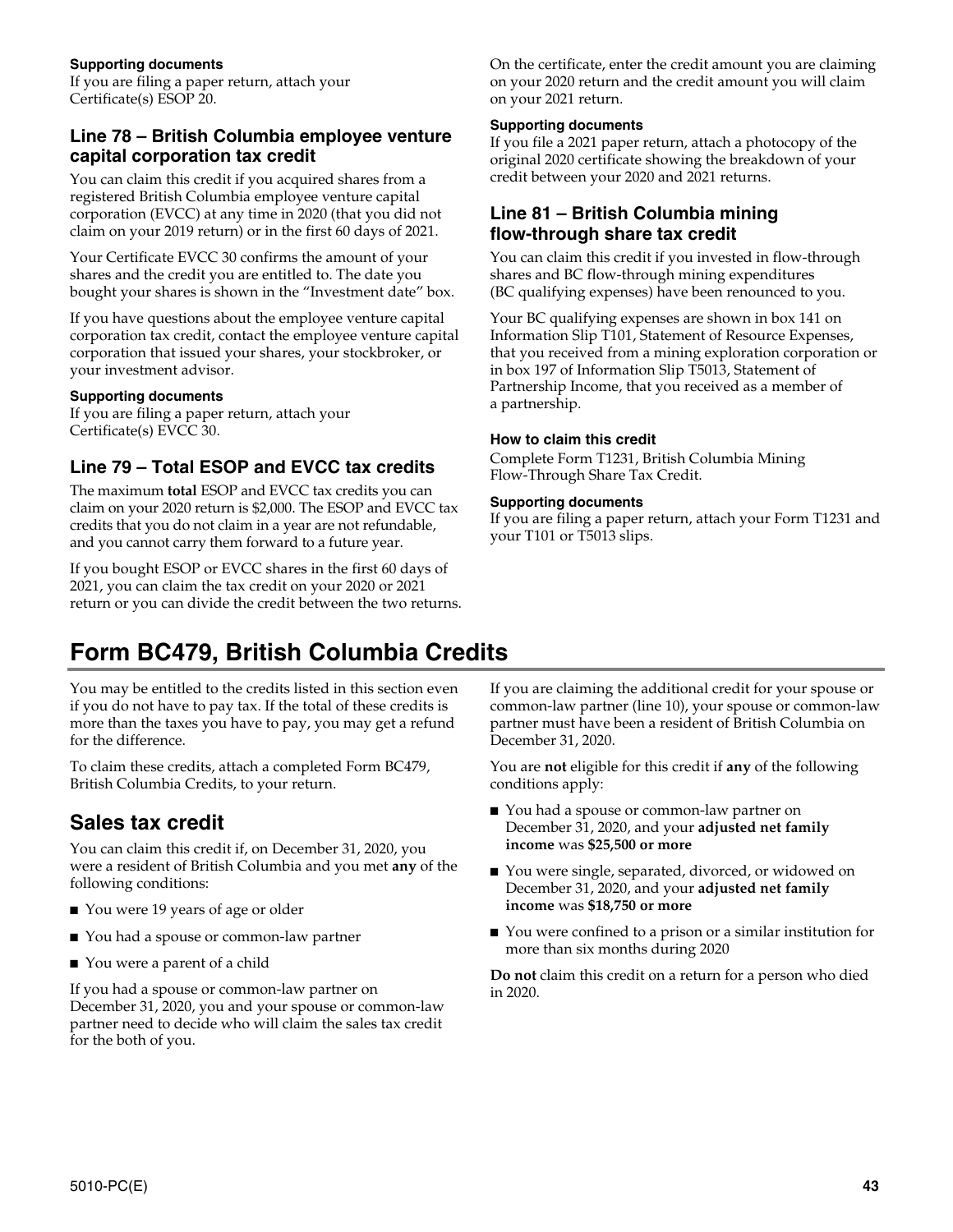## **British Columbia home renovation tax credit for seniors and persons with disabilities**

You may be eligible for this credit if, at the end of 2020, you met **both** of the following conditions:

- You were a resident of British Columbia
- You, or someone on your behalf, paid or incurred eligible expenses in 2020 for improvements to your principal residence or the land your principal residence is situated on

You must also meet **one** of the following conditions for 2020:

- You were a senior (65 years of age or older) or a family member living with a senior
- You were a person with a disability eligible for the federal disability tax credit or a family member living with a person with a disability eligible for the federal disability tax credit

#### **Note**

If you are **not** claiming the disability amount because you're claiming fees that you paid for an attendant or care in a nursing home, you may still be eligible.

You can claim **whichever is less**:

- \$10,000
- the amount of eligible expenses that you, or someone on your behalf, paid or incurred relating to your principal residence

You must reduce your eligible expenses by the amount of any government assistance you received, or expect to receive, that is related to the eligible expenses.

If you occupied more than one principal residence at different times in 2020, eligible expenses that you paid or incurred for one or more of those residences would qualify for the credit.

The combined amount that you or your spouse or common-law partner can claim **cannot be more than \$10,000**. However, if, on December 31, 2020, you and your spouse or common-law partner occupied separate principal residences for medical reasons or because of a breakdown in your marriage or common-law relationship for a period of 90 days or more, each spouse or common-law partner can claim up to \$10,000 of eligible expenses.

#### **If you occupied separate principal residences for medical reasons**, tick the box on line 60890 of Form BC479.

**If you shared a principal residence with one or more family members**, one of you may claim the entire amount of eligible expenses, or each member may claim a part of the eligible expenses. The combined amount that can be claimed by all family members is either \$10,000 **or** the amount of eligible expenses paid, **whichever is less**.

**If someone who does not live with you or is not related to you** paid for the qualifying home renovation to your principal residence, you can still claim the credit. You will need to get the supporting documents and keep them in case you are asked to provide them later.

#### **Note**

If an eligible expense also qualifies as a medical expense, you can claim both the medical expense tax credit and the British Columbia home renovation tax credit for seniors and persons with disabilities for that expense.

## **Definitions**

A **family member** includes a parent, step-parent, grandparent, in-law, sibling, spouse, common-law partner, aunt, uncle, great-aunt, great-uncle, child, step-child, grandchild, niece, or nephew.

If you are a senior or a person with a disability, a **principal residence** is a residence in British Columbia that you occupy or expect to occupy by the end of 2022.

If you are not a senior or a person with a disability, a **principal residence** is a residence in British Columbia that you occupy or expect to occupy by the end of 2022 with a family member who is a senior or a person with a disability.

**Eligible expenses** are expenditures for improvements to the principal residence (or to the land the principal residence is on) that do **one** of the following:

- allow a senior or a person with a disability to gain access to, or to be more mobile or functional within, the home or on the land
- reduce the risk of harm to a senior or a person with a disability within the home or on the land or in gaining access to the home or the land

The improvements must be of an enduring nature and be integral to the home or the land.

## **Eligible expenses**

Some examples of eligible expenses include:

- certain renovations to permit a first-floor occupancy or secondary suite for a senior or a person with a disability
- grab bars and related reinforcements around the toilet, bathtub, and shower
- handrails in corridors
- wheelchair ramps, stair and wheelchair lifts, and elevators
- walk-in bathtubs
- wheel-in showers
- widening of passage doors
- lowering of existing counters and cupboards
- installation of adjustable counters and cupboards
- light switches and electrical outlets placed in accessible locations
- door locks that are easy to operate
- lever handles on doors and taps, instead of knobs
- pull-out shelves under the counter to enable work from a seated position
- non-slip flooring in the bathroom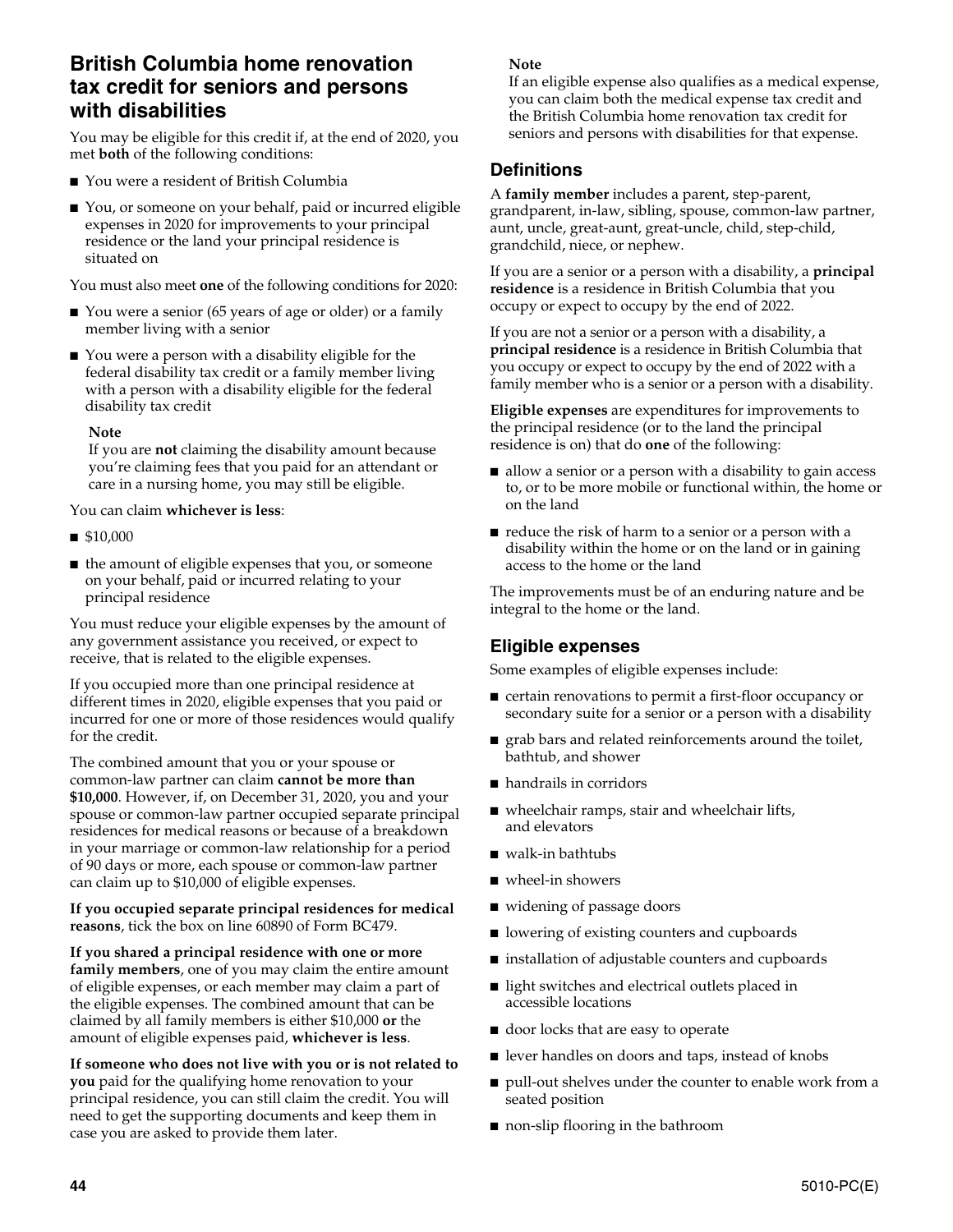- a hand-held shower on an adjustable rod or high-low mounting brackets
- additional light fixtures throughout the home and at exterior entrances
- swing-clear hinges on doors to widen doorways
- creation of knee space under the basin to enable use from a seated position (and insulation of any hot-water pipes)
- relocation of tap to front or side for easier access
- hands-free taps
- motion-activated lighting
- touch-and-release drawers and cupboards

## **Expenses that are not eligible**

Expenses are **not** eligible if their main purpose is to increase the value of the home or if they are for annual, recurring, or routine repair, maintenance, or service.

Examples of ineligible expenses include:

- general maintenance like plumbing or electrical repairs
- roof repair
- aesthetic enhancements like landscaping or redecorating
- installation of new windows or regular flooring
- installation of heating or air conditioning systems
- replacement of insulation

**Devices** are not eligible. These include:

- equipment for home medical monitoring
- home-security (anti-burglary) equipment
- wheelchairs
- walkers
- vehicles adapted for people with mobility limitations
- side-swing ovens and appliances with front-located controls
- fire extinguishers, smoke alarms, and carbon monoxide detectors

**Services** are not eligible. These include:

- security or medical monitoring services
- home care services
- housekeeping services
- outdoor maintenance and gardening services

## **Are you filing for a deceased person?**

You can claim the British Columbia home renovation tax credit for seniors and persons with disabilities on a deceased person's final return if they were:

- a senior (or would have turned 65 years of age by December 31, 2020) and otherwise eligible
- a person with a disability
- a family member of a senior (or of a person who would have turned 65 years of age by December 31, 2020) and otherwise eligible
- a family member of a person with a disability and otherwise eligible

You can claim this credit on your return if you lived with (or expected by the end of 2022 to live with) a family member who, right before death, was a senior or who would have turned 65 years of age by December 31, 2020, or was a person with a disability, and you are otherwise eligible.

### **Were you bankrupt in 2020?**

The British Columbia home renovation tax credit for seniors and persons with disabilities can be claimed on your pre- or post-bankruptcy return depending on when the eligible expenses were paid or became payable.

If eligible expenses are claimed on more than one return, the total amount of expenses that can be claimed on all returns for the year is either \$10,000 **or** the amount of eligible expenses paid, **whichever is less**.

### **How to claim this credit**

Complete Schedule BC(S12), British Columbia Home Renovation Tax Credit for Seniors and Persons with Disabilities.

Enter, on line 60480 of your Form BC479, the amount from line 5 of your Schedule BC(S12). Enter 10% of this amount on line 14 of your Form BC479.

#### **Supporting documents**

If you are filing a paper return, attach your Schedule BC(S12) to your return. Keep all your receipts in case you are asked to provide them later.

# **British Columbia venture capital tax credit**

You can claim this refundable tax credit if you acquired shares from a venture capital corporation (VCC) or an eligible business corporation (EBC) registered in British Columbia at any time in 2020 (that you did not claim on your 2019 return) or in the first 60 days of 2021.

Your Certificate SBVC 10 shows the date you acquired your shares under **"**Investment date.**"**

#### **How to claim this credit**

Enter, on line 17 of your Form BC479, your unused venture capital tax credits for VCC or EBC shares acquired in 2019 or previous years. If you acquired venture capital tax credit certificates issued for shares purchased:

- **before February 20, 2019**, the maximum credit you can claim is \$60,000
- **on or after February 20, 2019**, the maximum credit you can claim is \$120,000

Enter, on line 18 of your Form BC479, the "certificate number" and "tax credit amount" shown on your Certificate SBVC 10 for VCC or EBC shares acquired in 2020 that you did not elect to claim on your 2019 return.